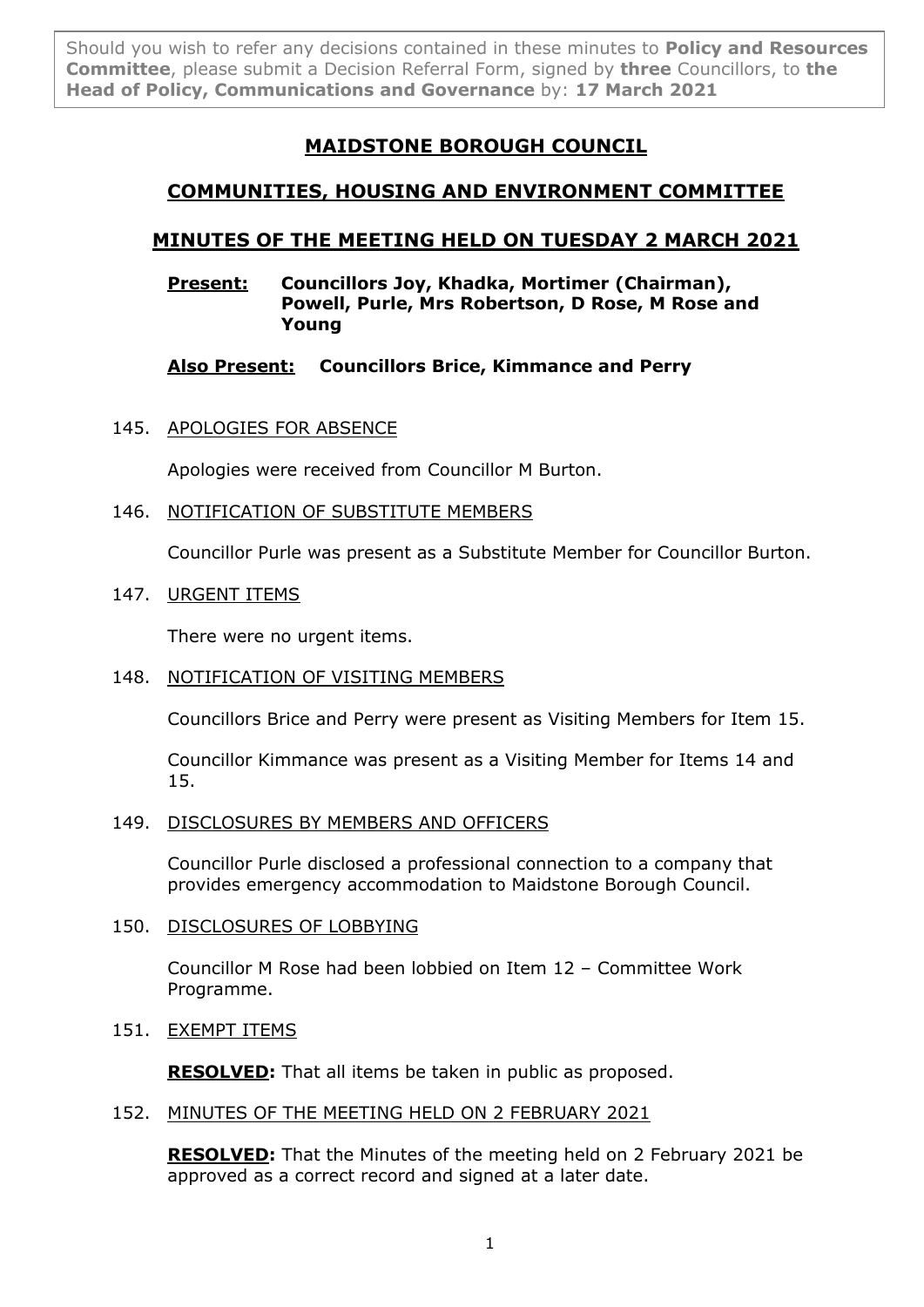### 153. PRESENTATION OF PETITIONS

There were no petitions.

### 154. QUESTIONS AND ANSWER SESSION FOR MEMBERS OF THE PUBLIC

There were no questions from members of the public.

#### 155. QUESTIONS FROM MEMBERS TO THE CHAIRMAN

Question from Councillor Brice to the Chairman of the Communities, Housing and Environment Committee

*'What is the ratio of reports of fly-tipping to fines issued and / or prosecutions across Staplehurst?'*

The Chairman responded to the question.

Councillor Brice asked the following supplementary question:

*'What more can be done to support more fines and more prosecutions?'*

The Chairman responded to the question.

The full responses were recorded on the webcast and made available to view on the Maidstone Borough Council Website.

To access the webcast recording, please use the link below: <https://www.youtube.com/watch?v=3OT6PaMimwQ>

#### 156. COMMITTEE WORK PROGRAMME

Concerns were raised at the number of items scheduled for the April meeting of the Committee, and the potential impact this could have on the time given to each item. It was suggested that the Heather House and Pavilion Update be moved to the following meeting of the Committee.

The Director of Regeneration and Place confirmed that the Anti-Idling Policy report would not be completed in time to be presented to the next meeting of the Committee.

**RESOLVED:** That the Committee Work Programme be noted.

#### 157. REPORTS OF OUTSIDE BODIES

There were no reports of Outside Bodies.

#### 158. HOMELESSNESS ACTIVITY DURING 2020

The Head of Housing and Community Services presented the report and explained that the number of homeless applications remained consistent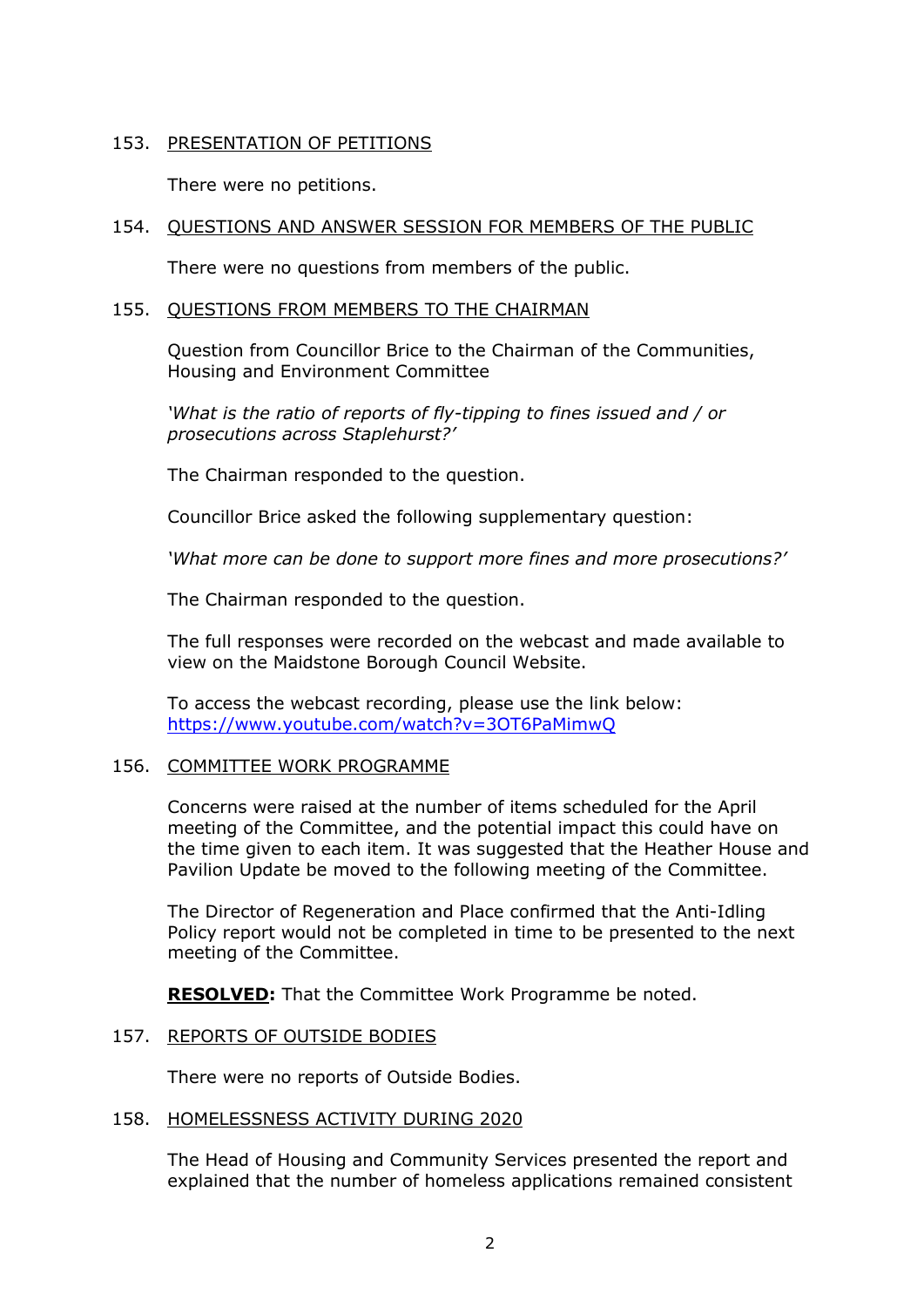with previous years, however the number of successful preventions has increased significantly. The threat of homelessness due to loss of private rented accommodation had seen a decrease, largely impacted by the moratorium of possession proceedings. The increase in alternate threats of homelessness, including domestic abuse and family and/or friends no longer providing accommodation during the pandemic was highlighted.

There was an increase in the number of households in temporary accommodation through the Rough Sleeper Initiative (RSI) and the Winter Provision. Since the data in table 4 was gathered, the number of RSI cases had halved, with households having moved on to more sustainable accommodation.

In response to questions, the Head of Housing and Community Services confirmed that the Council could not prevent other Local Housing Authorities (LHAs) from housing their residents within the Borough. However ongoing communication between the Council and other LHAs would ensure that the latter provided the support necessary to reconnect their residents to the original area of residence.

**RESOLVED:** That the report be noted.

### 159. RE-PROCUREMENT OF THE COUNCIL'S WASTE & RECYCLING SERVICE

The Director of Regeneration and Place introduced the report which was based on the scoping report presented to the Committee in June 2020, and took into account the feedback received from the Member workshop exploring options for the waste contract. The waste and recycling service was contracted out to Biffa by Mid Kent Waste Partnership, with the contract ending in October 2023, with the street cleansing service carried out by an in-house Direct Labour Organisation (DLO).

Feedback from Members had indicated satisfaction with the current service, and therefore the report recommended retaining the current service delivery, however alternative options were explained. Recycling could be twin-streamed rather than the current co-mingled service, which would add £294,000 to the cost of the contract, and an additional £300,000 cost for provision of bin infrastructure. Kent County Council (KCC) could incentivise this change up to £180,000 however this sum would not be guaranteed.

The four delivery models were outlined, and an error in the table at 3.2.2 was noted, whereby Local Authority Trading Company (LATCO) and Direct Service Organisation (DSO) had been swapped.

Although a LATCO was the cheapest option, the preferred route was to continue with the current model due to price certainty, quality and discharge of service risks. It was noted that an increase of £600,000 was expected if the current model was retained, and this had been budgeted for in the Medium-Term Financial Strategy. Maintaining an in-house service for street cleansing would allow control and add resilience to the depot services.